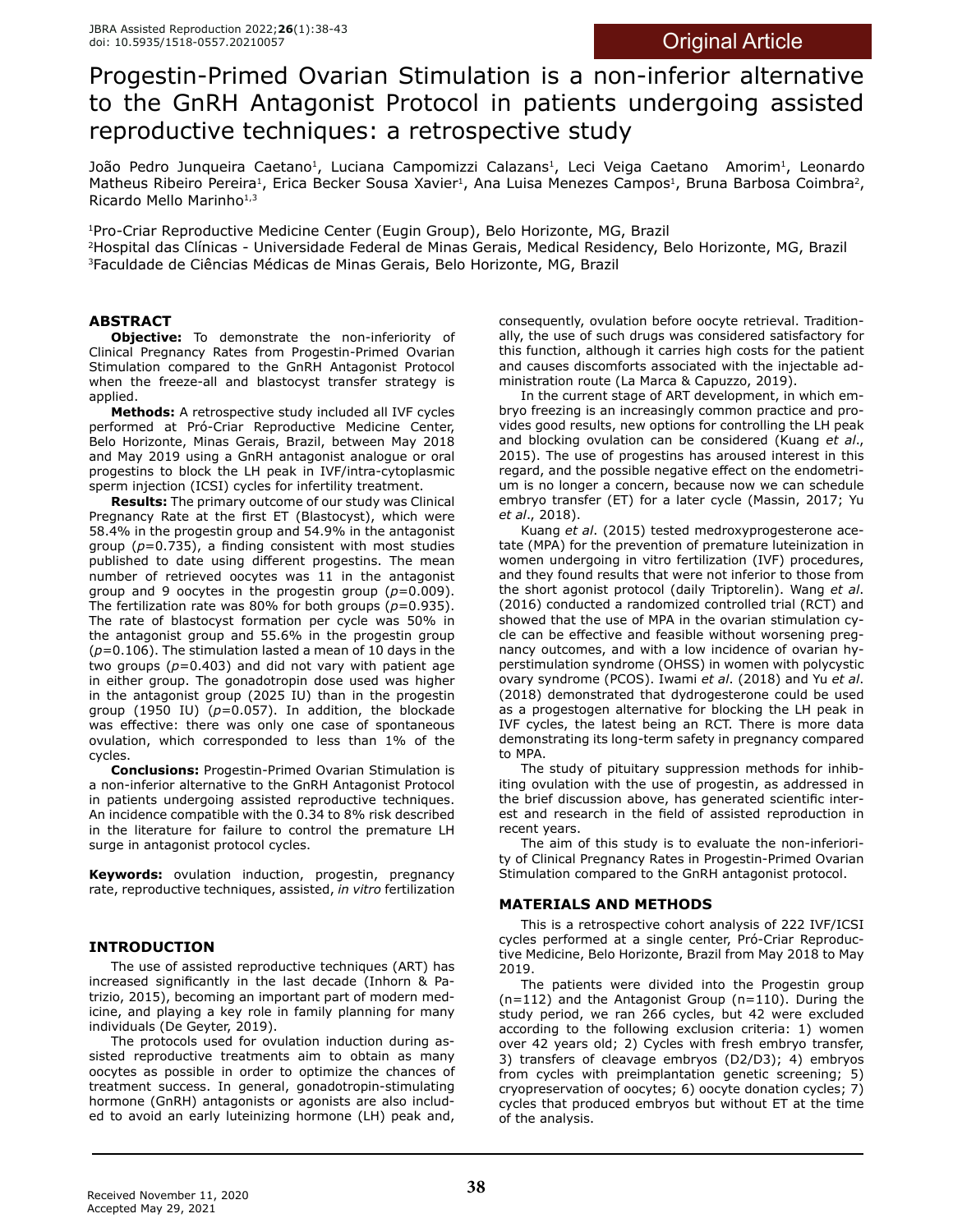The primary outcome evaluated was the clinical pregnancy rate upon the first embryo transfer cycle. The secondary outcomes were the mean MII oocytes retrieved, fertilization rate, blastocyst formation rate, mean duration of stimulation and mean dose of gonadotropins.

The clinic's Ethics Committee approved the study, and all patients signed an informed consent form authorizing the use of data from their treatments in scientific studies.

### **IVF/ICSI treatment protocol**

Field experts chose the ovarian stimulation protocol. Controlled ovarian stimulation started after ultrasound on the 2<sup>nd</sup>-3<sup>rd</sup> day of the spontaneous menstrual cycle or after the  $4<sup>th</sup> - 5<sup>th</sup>$  day of pause from the combined oral contraceptive to evaluate the pituitary blockade (endometrium smaller than 5 mm and suppressed ovaries with absence of follicles larger than 10 mm).

The type of gonadotropin used did not follow a pattern, it was left to the discretion of the attending physician; both recombinant FSH (Gonal-F, Merck or Puregon, MSD) and hMG (Menopur, Ferring) were used at ranges from 150-300 IU daily. The initial and continuous gonadotropin dosages were adjusted according to patient age, baseline FSH level, body mass index (BMI), antral follicle count (AFC) and response to follicular growth in previous cycles. In the cycles that used the antagonist analogue to block the LH peak, the first ovulation-monitoring ultrasound was scheduled for the 5<sup>th</sup> and 6<sup>th</sup> stimulation days. Cetrorelix (Cetrotide, Merck) or Ganirelix (Orgalutran, MSD) daily was flexibly initiated when a follicle reached between 13 and 14 mm and was maintained until the day of ovulation trigger, which was performed with human chorionic gonadotropin (hCG) 10,000 IU (Choriomon-M, IBSA) or triptorelin acetate 0.2 mg (Gonapeptyl, Ferring), at the discretion of the attending physician. Oocyte pick-up (OPU) was performed 35 hours after the trigger injection.

In the cycles that used progesterone, 10 mg MPA 1x / day or 10 mg dydrogesterone (Duphaston, Abbott) 12/12 hour was started on the first day of ovarian induction and was maintained until the day of ovulation trigger, which could be performed with hCG (10,000 IU) or GnRH agonist analogue (0.2 mg of Triptorelin acetate), at the discretion of the attending physician. OPU was performed 35 hours after the trigger injection. Ovulation monitoring started between the 7<sup>th</sup> and 8<sup>th</sup> day for this group.

#### **Cryopreservation and thawing**

We vitrified the embryos that reached the blastocyst stage between days 5-7 of development with good morphology. For the vitrification and thaw procedures, we used the medium from Ingamed, Brazil and the Kitazato Biopharma Co. protocol. For vitrification, we placed the embryos in an equilibrium solution VI-1 for 10 to 15 minutes, followed by 20 seconds in vitrification solution VI-2 until they were mounted on Cryo-Ingá (Ingamed, Brazil) straws with the minimum volume possible, followed by immediate immersion in liquid nitrogen. For thawing, the straw containing the embryos to be devitrified was immediately immersed in the warming solution DV-I for 1 minute and then transferred to diluting solution DV-II for 3 minutes, followed by a washing with buffer solution DV-III for 5 minutes, and a second washing with DV-III for 1 minute. Next, we placed the embryos in an incubator in a culture dish containing CSCM-C medium until the time of ET.

## **Endometrial preparation and pregnancy confirmation**

In all cycles, ET occurred after thawing, and the protocol was chosen at the discretion of the attending physician, as following: oral estradiol valerate (Primogyna, Bayer), 6 mg/d, started on the  $1^{st}$  or  $2^{nd}$  day of menstruation;

Or prior blocking with GnRH analogue on the 21 day of the previous cycle, followed by oral estradiol valerate, 6 mg/d started after ultrasound confirmation of the blockade. Or natural cycle with hCG trigger or induced cycle with hCG trigger. Endometrial preparation was considered adequate when endometrial thickness was ≥7mm; estradiol was >200ng/ml and progesterone was <1ng/ml. All cycles used vaginal micronized progesterone (Utrogestan, Besins) at a dose of 400 mcg 12/12 hours (for 800 mcg/ day). ET was performed 120 hours after the start of progesterone with pelvic ultrasound monitoring and the use of a soft catheter (Guardia Access Catheter, Cook Medical). The β-hCG level was measured 9 days after ET. Biochemical pregnancy was confirmed when the β-hCG level was >30 IU/L. Clinical pregnancy was confirmed based on the detection of gestational sacs by means of endovaginal ultrasound, 3 weeks after ET

#### **Statistical analysis**

The qualitative variables were expressed as absolute and relative frequencies, and the quantitative variables were expressed as the mean±standard deviation (sd), when normally distributed and by median±interquartile range (IQR) when otherwise. The quantitative variables were subjected to the Shapiro-Wilk normality test. The association between qualitative variables was evaluated using the chi-square test of independence or the Fisher's exact test, when the Chi-square test could not be applied. To compare quantitative variables between the antagonist and progestin groups, we used the Student's t-test for variables with normal distribution, and the Wilcoxon Mann-Whitney test when otherwise, both for independent samples. We ran the analyses using the free program R version 3.5.1, considered significant at *p*<0.05.

#### **Sample size**

The sample size required to test the difference in clinical pregnancy rate in the progestin and antagonist protocols was calculated using the following formula:

$$
n\text{Progest} = \left(\frac{z_{1-s/2} + z_{1-\beta}}{p\text{Progest} - p\text{Andag}}\right)^2 \left(\frac{p\text{Andag}(1-p\text{Andag})}{\pi} + p\text{Progest}(1-p\text{Progest})\right) \text{ e}
$$
  

$$
n\text{Andag} = \tau n\text{Progest}
$$

in which  $z_{1-\alpha/2}$  and  $z_{1-\beta}$  denote percentiles of the standard normal distribution associated with the test's significance and power, respectively; *pProgest* and *pAntag* are the proportions of clinical pregnancy rates from a previous study. Considering a 5% significance level, a minimum power of 80% and $\tau = 1$ , at least 100 women in the progestin group and 100 women in the antagonist group were required to test the difference in clinical pregnancy rates.

## **RESULTS**

We performed 266 IVF/ICSI cycles between May 2018 and May 2019; of those, 222 cycles (83.5%) were included in the study, 110 in the GnRH Antagonist Protocol group and 112 in the Progestin Protocol group. Table 1 summarizes the demographic characteristics of the patients in the two groups analyzed. Age, BMI and duration of infertility were equally distributed between the two groups. Basal day 3 FSH was higher in the Progestin group and AFC higher in the Antagonist group.

#### **Ovarian stimulation outcomes**

Table 2 shows that the median duration of stimulation, gonadotropin dose used and fertilization rate did not differ significantly between the two groups. The stimulation lasted a mean of 10.00±1.00 days in the two analyzed groups (*p*=0.403). The gonadotropin dose used was higher in the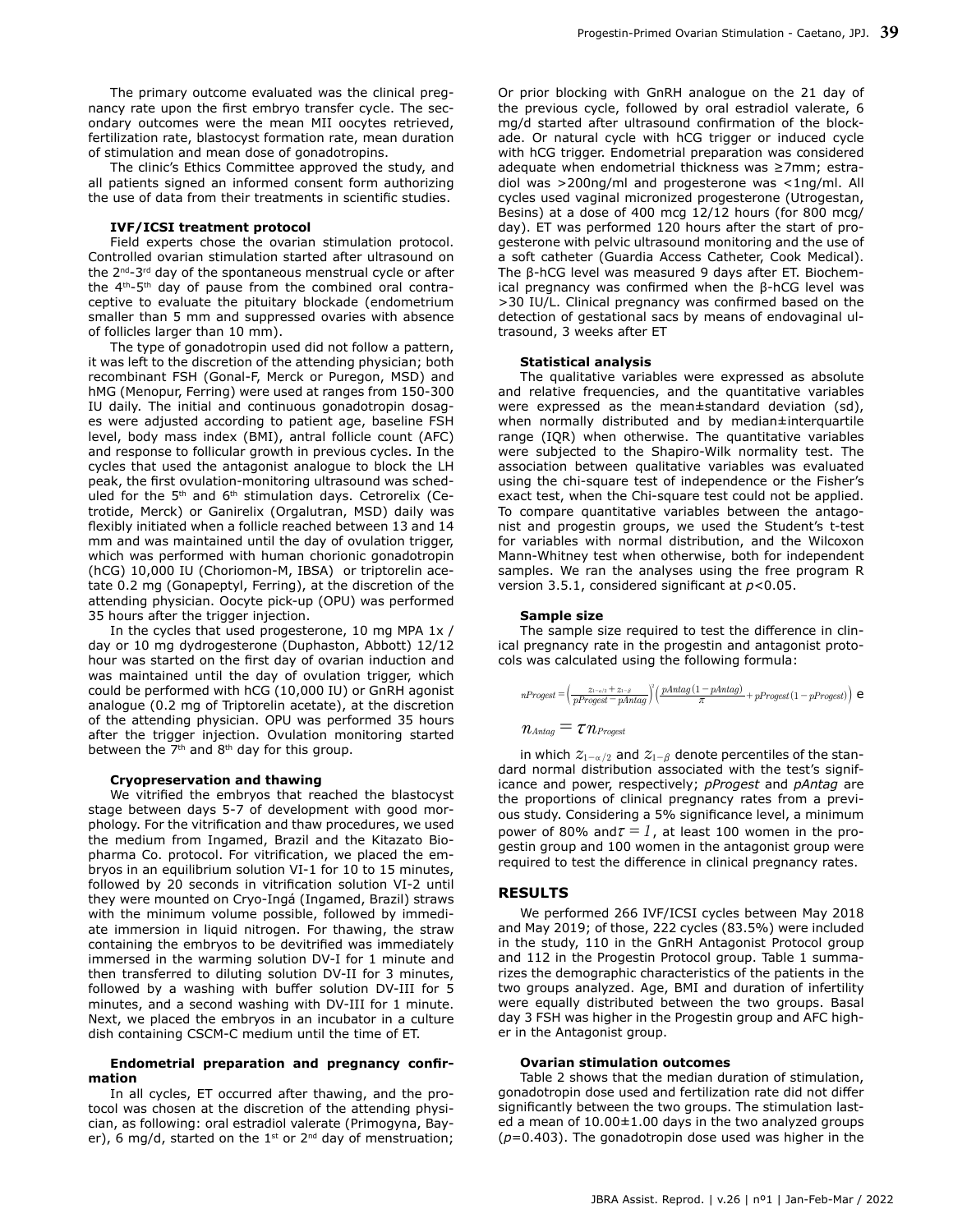| Table 1. Characteristics of the women included in the sample according to the ovarian stimulation protocol used. |                    |                   |                      |  |  |
|------------------------------------------------------------------------------------------------------------------|--------------------|-------------------|----------------------|--|--|
| <b>Characteristic</b>                                                                                            | Antagonist (n=110) | Progestin (n=112) | p-value              |  |  |
| Age (years) $*$                                                                                                  | 35±4               | 35±7.25           | $0.658$ <sup>w</sup> |  |  |
| $34$                                                                                                             | 52 (47.3%)         | 54 (48.2%)        |                      |  |  |
| 35 to 37                                                                                                         | 32 (29.1%)         | 29 (25.9%)        |                      |  |  |
| 38 to 40                                                                                                         | 21 (19.1%)         | 18 (16.1%)        |                      |  |  |
| 41 and 42                                                                                                        | $5(4.5\%)$         | 11 (9.8%)         |                      |  |  |
| BMI* (kg/m <sup>2</sup> ) *                                                                                      | 23.18±4.86         | $23.67 \pm 5.01$  | 0.497W               |  |  |
| Duration of infertility (months)**                                                                               | $36 \pm 29$        | $36 + 36$         | $0.285^{w}$          |  |  |
| AFC $(n)$ *                                                                                                      | $19 + 13.25$       | $16+9.75$         | < 0.001W             |  |  |
| Serum FSH* IU/L **                                                                                               | $6.96 \pm 1.98$    | $7.87 \pm 2.56$   | $0.011^{T}$          |  |  |

\* Data presented as median ± IQR

\*\* Data presented as median ± SD

W Wilcoxon Mann-Whitney, T t-test (both for independent samples)

| <b>Table 2.</b> Clinical outcomes according to ovarian stimulation protocol. |                   |                   |                      |  |  |
|------------------------------------------------------------------------------|-------------------|-------------------|----------------------|--|--|
| <b>Characteristic</b>                                                        | Antagonist        | Progestin         | <i>p</i> -value      |  |  |
| Stimulation duration (days)*                                                 | $10.00 \pm 1.00$  | $10.00 \pm 1.00$  | 0.403W               |  |  |
| Gonadotropin dose (UI) *                                                     | 2025±586.25       | 1950±581.25       | $0.057$ <sup>w</sup> |  |  |
| Number of MII oocytes *                                                      | $11.00 \pm 8.00$  | $9.00 \pm 6.00$   | 0.009w               |  |  |
| Fertilization rate $(%)^*$                                                   | $80.00 \pm 20.68$ | $80.00 \pm 30.83$ | $0.935^{w}$          |  |  |

\* Data presented as median ± IQR

W Wilcoxon Mann-Whitney test

antagonist group (2025±586.25) than in the progestin group (1950±581.25) (*p*=0.057).The fertilization rate was 80.00±20.68 for the antagonist group and 80.00±30.83 for the progestin group  $(p=0.935)$ .

There was a significant difference in the median number of retrieved oocytes. The median number of retrieved oocytes was 11.00±8.00 in the antagonist group and 9.00±6.00 in the progestin group (*p*=0.009), as per shown in Table 2.

The rate of blastocyst formation per cycle was 50.00%±41.79 in the antagonist group and 55.60%±38.64 in the progestin group  $(p=0.106)$  (Table 3). The rate of blastocyst formation according to age groups is shown in Figure 1. It did not differ significantly between any of the groups (Table 3).

## **Clinical Pregnancy rate - primary outcome**

Table 4 shows the IVF outcomes in Clinical Pregnancy Rate (CPR) in both groups. The CPR did not differ significantly between the two groups; it was 58.5% in the progestin group and 54.9% in the antagonist group  $(p=0.735)$ . CPR was also calculated for different age subgroups, as shown in Figure 2: 18-34 years old; 35-37 years old, 38- 40 years old and 40-42 years old. CPR did not differ significantly between the groups (Table 4).

## **DISCUSSION**

Our results were not inferior in the incidence of premature LH surge with oral progestins compared to blockade with antagonist in cycles with blastocyst freeze-all.

Whenever a new protocol is incorporated into the medical routine, there is concern that it may have some impact on patients' reproductive outcomes. The duration of stimulation and the gonadotropin doses used in the studied population did not differ between the groups, and there was a statistically superior production of mature oocytes (MII) in the group that used the Antagonist.

Laboratory outcomes, such as fertilization rate and blastocyst formation rate, were similar between the groups. The primary study outcome, clinical pregnancy rate at the first thawed blastocyst transfer, was comparable between the groups, a finding consistent with most studies published to date using different progestins (Albertini, 2015; Barnhart, 2014; Borm & Mannaerts, 2000; Chen et al., 2017; Wang et al., 2016; Wong et al., 2014; Yu et al., 2019). The only study to date that showed unfavorable pregnancy rates with the use of progestins was conducted in oocyte donors, and the embryos were transferred to non-randomized recipients (Cobo et al., 2012). In addition, the blockade was effective: there was only one case of spontaneous ovulation, which corresponded to less than 1% of the cycles, an incidence compatible with the 0.34 to 8% risk described in the literature for failure to control the LH peak in antagonist protocol cycles (De Geyter, 2019; Inhorn & Patrizio, 2015; Iwami et al., 2018; Kuang et al., 2015). We subdivided the populations by age group to assess whether any group would be affected by the use of this protocol, and there were no such effects.

The use of progestin to block the LH peak has the advantages of ease of oral administration and lower cost compared to antagonist analogues; additionally, it allows more flexible ovulation monitoring and is therefore more comfortable for the patient. There could be a concern regarding the need to transfer frozen embryos in a subsequent cycle due to the detrimental impact of early endometrial exposure to progesterone. However, we did not consider this a limiting factor, because the evolution of cryopreservation techniques has led to comparable results for frozen embryo cycles and fresh ET (Massin, 2017; Reichman *et al*., 2014; Roque, 2015; Shapiro *et al*., 2009; Van Wely *et al*., 2003). The freeze-all strategy also enables the embryos to be transferred into a more physiological uterine environment (Wang *et al*., 2016). Although this was not a randomized controlled trial, and the choice of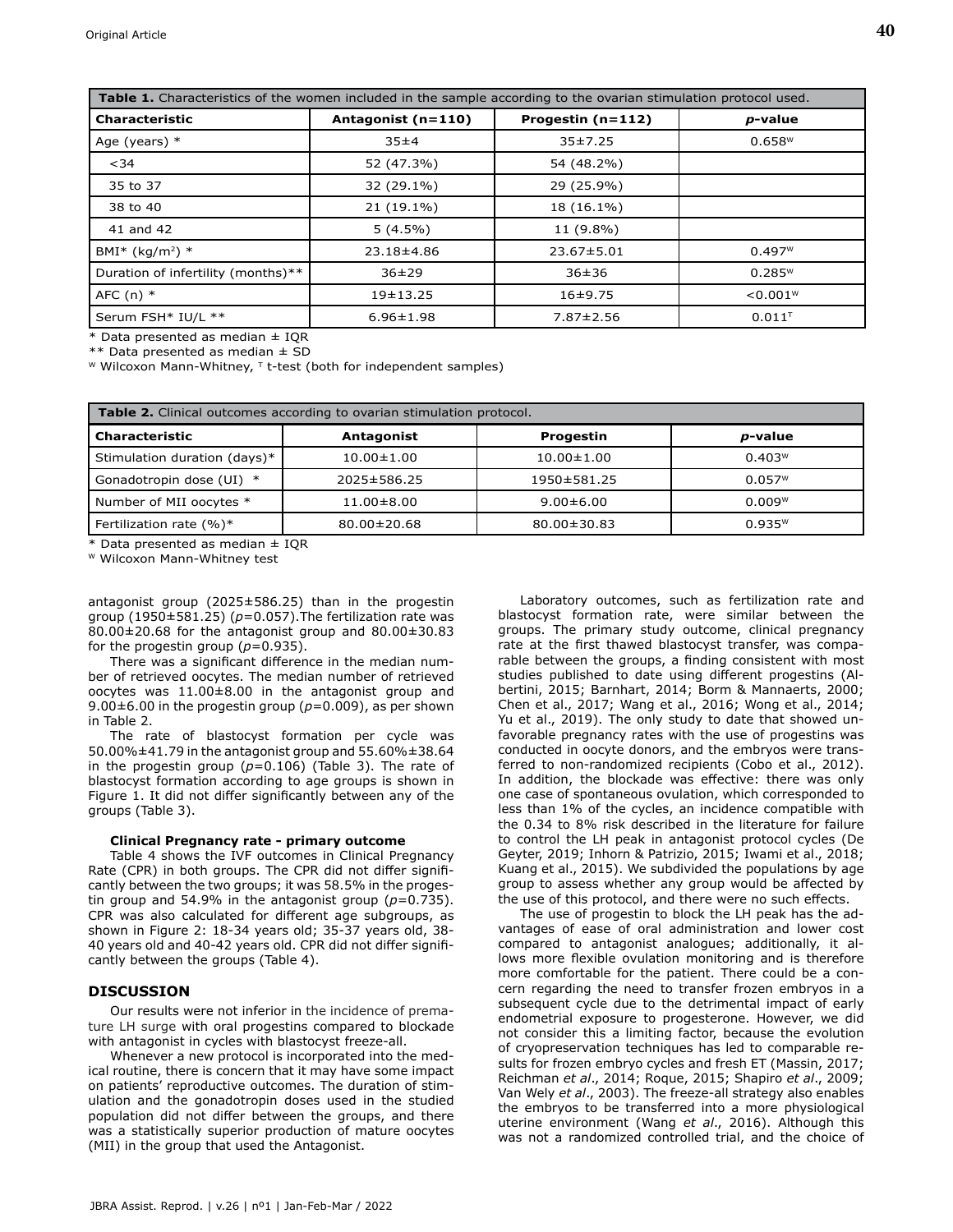| Table 3. Blastocyst formation rate.      |                   |                   |                 |  |  |
|------------------------------------------|-------------------|-------------------|-----------------|--|--|
| <b>Characteristic</b>                    | Antagonist        | Progestin         | <i>p</i> -value |  |  |
| Blastocyst Formation Rate per cycle (%)* | $50.00 \pm 41.79$ | 55.60±38.64       | 0.106W          |  |  |
| $18 - 34$ y.o. **                        | $50.12 \pm 24.29$ | $54.58 \pm 26.21$ | $0.372^{T}$     |  |  |
| $35 - 37$ y.o. **                        | 49.18±25.14       | $53.37 \pm 26.31$ | $0.535^{T}$     |  |  |
| 38 - 40 y.o $*$                          | 66.70±45.60       | $61.90 \pm 61.74$ | 0.266W          |  |  |
| 41 - 42 y.o. $**$                        | 46.78±15.84       | $63.18 \pm 25.26$ | $0.163^{T}$     |  |  |

\*Data are presented as median  $\pm$  IQR

\*\* Data are presented as median ± SD

W Wilcoxon Mann-Whitney test

 $T$  t-test (both for independent samples)



**Figure 1.** Distribution of the blastocyst formation rate (%), according to age group and ovarian stimulation protocol The means are presented as squares.

protocol depended on the attending physician, statistical analysis showed that the studied populations were similar, with a similar mean age, BMI, duration of infertility and distribution of causes of infertility between the groups.

Although the gonadotropin used was not standardized, systematic reviews have found no evidence that the choice of gonadotropin influences the outcome of assisted reproductive treatments (Wong *et al*., 2014). The gonadotropin doses used followed the clinical guidelines, and there was no difference between the groups. There was a significant difference only for AFC and baseline FSH, suggesting a better ovarian reserve in patients in the antagonist group, which could be an advantage over the progestin group. In addition, the antagonist group produced a greater number of MII oocytes per cycle. Nevertheless, this difference was not present in the blastocyst formation rate and CPR, showing that it had no clinical impact.

During the study period, the commercialization of MPA in Brazil was suspended, and it was replaced in our clinic by dydrogesterone (Duphaston, Abbott), so that two different progestins were used in the cycles studied. A previous study (Beguería *et al*., 2019) showed similar efficacy for the two progestins. Other studies have also shown similar results with the use of Utrogestan (Wang *et al*., 2018). We understand that the blocking mechanism is the same and that there would be no impact on oocyte quality and therefore no difference according to the type of progesterone used.

## **CONCLUSION**

The study demonstrated the non-inferiority in Clinical Pregnancy Rates in Progestin- Primed Ovarian Stimulation compared to the GnRH Antagonist Protocol when the freeze-all and blastocyst transfer strategy is applied.

As well as similar secondary outcomes, such as blastocyst formation rate, duration of stimulation, gonadotropin dose and fertilization rate, indicating that the use of progestin did not affect the quality of the oocytes obtained. Progestins are an excellent alternative to antagonists because it is an easily accessible medication; it is administered orally and has lower cost. In addition, it allows greater flexibility to initiate ultrasound monitoring, thus facilitating treatment management for patients and physicians. On the other hand, it may be used only on freeze-all programs, not allowing fresh transfers. The protocols using progestins to block LH surge have the potential to be used not only for special situations as oocyte donation programs, social and oncology preservation and dual stimulation (duostim), but even in a regular basis into the clinics. Randomized controlled trials should be conducted to confirm the viability of this regimen, the ideal dose, the types of progestins to use, and long-term safety.

## **CONFLICT OF INTEREST**

The authors declare no conflict of interest.

## **Corresponding author:**

Leonardo Matheus Ribeiro Pereira, Pro-Criar Reproductive Medicine Center Eugin Group Belo Horizonte, Minas Gerais, Brazil. E-mail: leonardomatheus@procriar.com.br.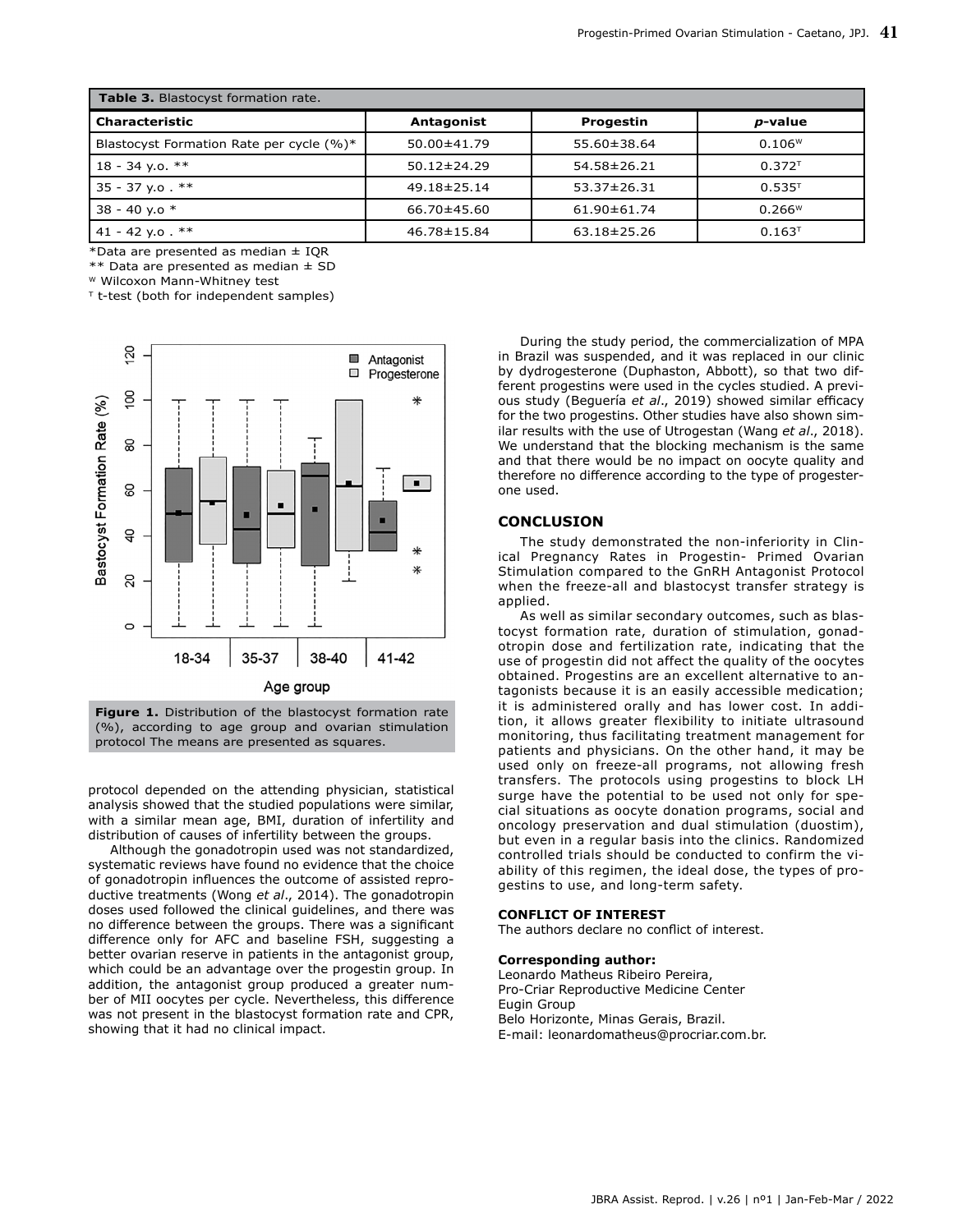| <b>Table 4.</b> Clinical Pregnancy Rate (%) at the first ET according to age group. |                       |                        |                    |  |  |
|-------------------------------------------------------------------------------------|-----------------------|------------------------|--------------------|--|--|
| <b>Characteristic</b>                                                               | Antagonist<br>(n=110) | Progestin<br>$(n=112)$ | <i>p</i> -value    |  |  |
| <b>CPR</b>                                                                          | 50 (54.9%)            | 59 (58.4%)             | 0.735c             |  |  |
| 18 to 34 years                                                                      | 24 (54.5%)            | 31 (60.8%)             | 0.685c             |  |  |
| 35 to 37 years                                                                      | 14 (50.0%)            | 15 (62.5%)             | 0.532c             |  |  |
| 38 to 40 years                                                                      | 10 (66.7%)            | $9(56.2\%)$            | 0.716F             |  |  |
| 41 and 42 years                                                                     | $2(50.0\%)$           | $4(40.0\%)$            | 1.000 <sup>F</sup> |  |  |

c Chi-square test of independence

F Fisher's exact test



**Figure 2.** Distribution of the clinical pregnancy rate (%) according to age group and ovarian stimulation protocol *p*-values refers to Chi-square or Fisher's exact test.

## **REFERENCES**

Albertini DF. Phasing in and out of the FREEZE-ALL mentality: was Mother Nature right after all? J Assist Reprod Genet. 2015;32:169-70. PMID: 25682118 DOI: 10.1007/ s10815-015-0448-8

Barnhart KT. Introduction: are we ready to eliminate the transfer of fresh embryos in in vitro fertilization? Fertil Steril. 2014;102:1-2. PMID: 24890272 DOI: 10.1016/j. fertnstert.2014.05.024

Beguería R, García D, Vassena R, Rodríguez A. Medroxyprogesterone acetate versus ganirelix in oocyte donation: a randomized controlled trial. Hum Reprod. 2019;34:872- 80. PMID: 30927417 DOI: 10.1093/humrep/dez034

Borm G, Mannaerts B. Treatment with the gonadotrophin-releasing hormone antagonist ganirelix in women undergoing ovarian stimulation with recombinant follicle stimulating hormone is effective, safe and convenient: results of a controlled, randomized, multicentre trial. The European Orgalutran Study Group. Hum Reprod. 2000;15:1490- 8. PMID: 10875855 DOI: 10.1093/humrep/15.7.1490

Chen Q, Wang Y, Sun L, Zhang S, Chai W, Hong Q, Long H, Wang L, Lyu Q, Kuang Y. Controlled ovulation of the dominant follicle using progestin in minimal stimulation in poor responders. Reprod Biol Endocrinol. 2017;15:71. PMID: 28870217 DOI: 10.1186/s12958-017-0291-0

Cobo A, de los Santos MJ, Castellò D, Gámiz P, Campos P, Remohí J. Outcomes of vitrified early cleavage-stage and blastocyst-stage embryos in a cryopreservation program: evaluation of 3,150 warming cycles. Fertil Steril. 2012;985:1138-46.e1. PMID: 22862909 DOI: 10.1016/j. fertnstert.2012.07.1107

De Geyter C. Assisted reproductive technology: Impact on society and need for surveillance. Best Pract Res Clin Endocrinol Metab. 2019;33:3-8. PMID: 30799230 DOI: 10.1016/j.beem.2019.01.004

Inhorn MC, Patrizio P. Infertility around the globe: new thinking on gender, reproductive technologies and global movements in the 21st century. Hum Reprod Update. 2015;21:411-26. PMID: 25801630 DOI: 10.1093/humupd/dmv016

Iwami N, Kawamata M, Ozawa N, Yamamoto T, Watanabe E, Moriwaka O, Kamiya H. New trial of progestin-primed ovarian stimulation using dydrogesterone versus a typical GnRH antagonist regimen in assisted reproductive technology. Arch Gynecol Obstet. 2018;298:663-71. PMID: 30069600 DOI: 10.1007/s00404-018-4856-8

Kuang Y, Chen Q, Fu Y, Wang Y, Hong Q, Lyu Q, Ai A, Shoham Z. Medroxyprogesterone acetate is an effective oral alternative for preventing premature luteinizing hormone surges in women undergoing controlled ovarian hyperstimulation for in vitro fertilization. Fertil Steril. 2015;104:62-70.e3. PMID: 25956370 DOI: 10.1016/j.fertnstert.2015.03.022

La Marca A, Capuzzo M. Use of progestins to inhibit spontaneous ovulation during ovarian stimulation: the beginning of a new era? Reprod Biomed Online. 2019;39:321-31. PMID: 31138494 DOI: 10.1016/j.rbmo.2019.03.212

Massin N. New stimulation regimens: endogenous and exogenous progesterone use to block the LH surge during ovarian stimulation for IVF. Hum Reprod Update. 2017;23:211-20. PMID: 28062551 DOI: 10.1093/humupd/dmw047

Reichman DE, Zakarin L, Chao K, Meyer L, Davis OK, Rosenwaks Z. Diminished ovarian reserve is the predominant risk factor for gonadotropin-releasing hormone antagonist failure resulting in breakthrough luteinizing hormone surges in in vitro fertilization cycles. Fertil Steril. 2014;102:99-102. PMID: 24882557 DOI: 10.1016/j.fertnstert.2014.04.010